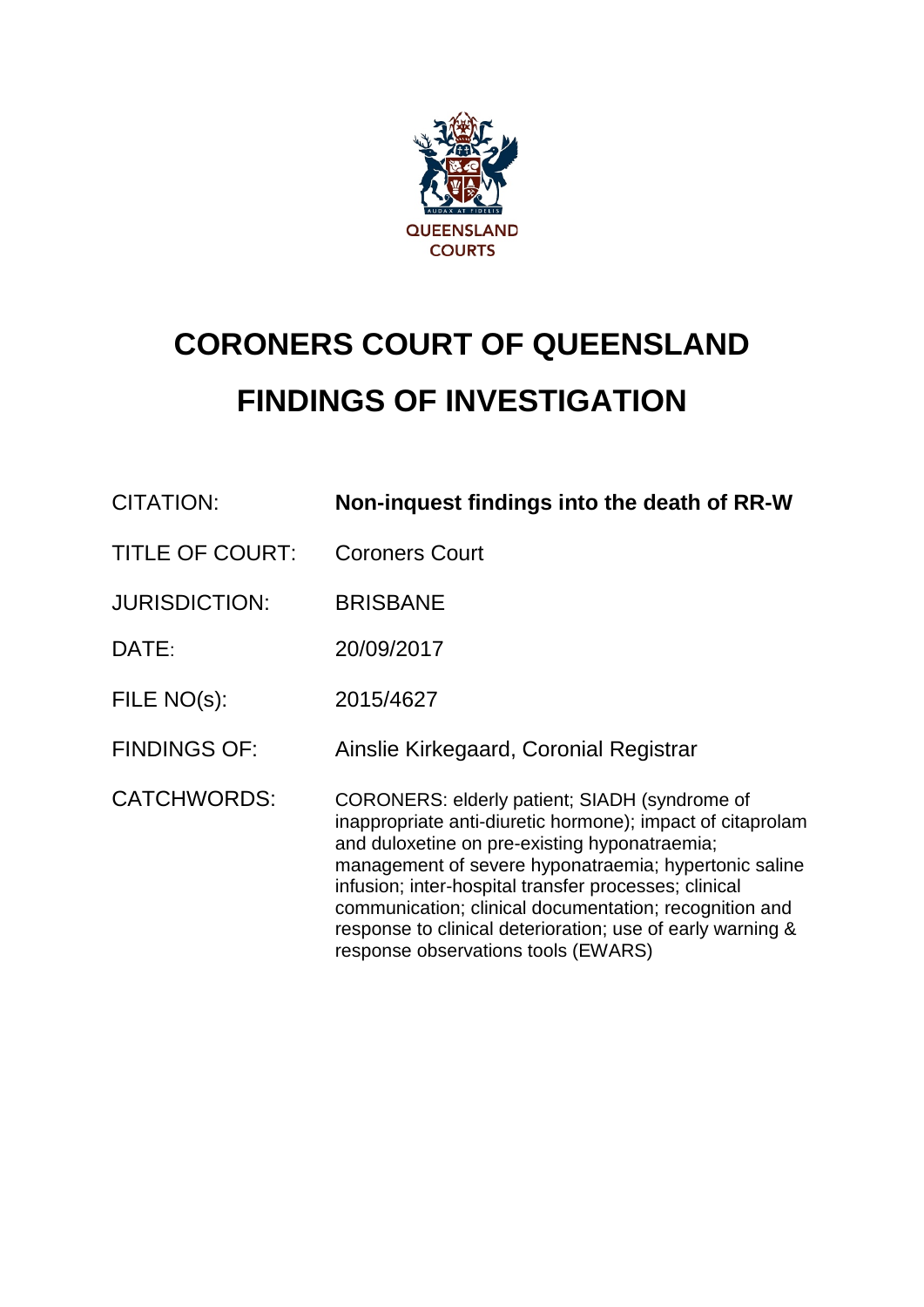# Table of Contents

<span id="page-1-0"></span>

| Response from Dr H & the small metropolitan private hospital  4                      |  |
|--------------------------------------------------------------------------------------|--|
|                                                                                      |  |
|                                                                                      |  |
|                                                                                      |  |
|                                                                                      |  |
|                                                                                      |  |
|                                                                                      |  |
| Interaction with the metropolitan public hospital clinicians on Thursday 19 November |  |
|                                                                                      |  |
|                                                                                      |  |
|                                                                                      |  |
|                                                                                      |  |
|                                                                                      |  |
|                                                                                      |  |
|                                                                                      |  |
|                                                                                      |  |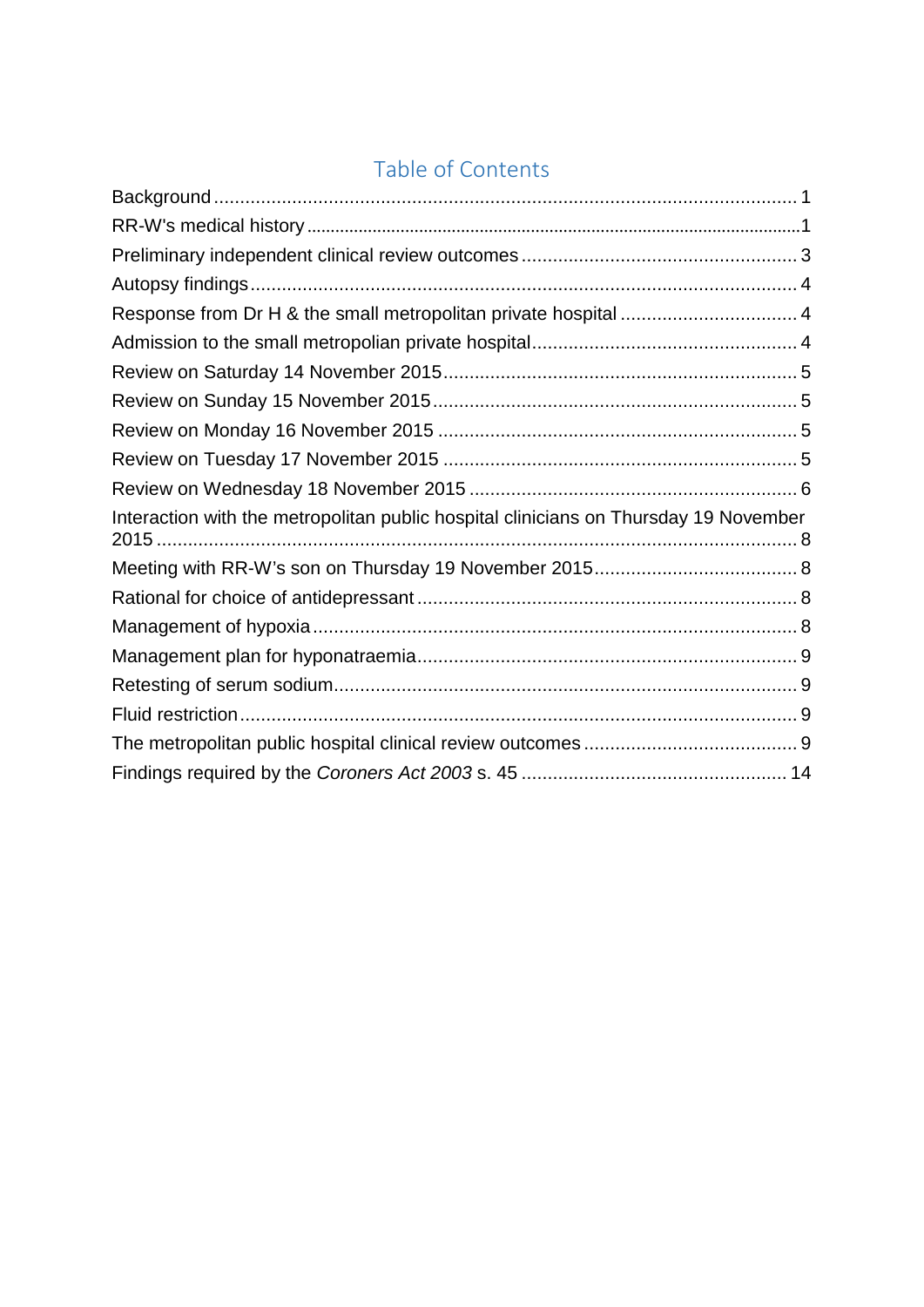# **Background**

RR-W was an 83 year old woman who died at a metropolitan public hospital on 19 November 2015.

RR-W's death was reported to the coroner because she was considered to have died from complications of the antidepressant drug, citalopram.

#### **Mrs R-W's medical history**

Review of RR-W's hospital records shows she had a past medical history including atrial fibrillation, chronic obstructive pulmonary disease (bronchiectasis) with asthma and anxiety, falls and frailty.

She had been admitted to a small metropolitan private hospital in 2013 under physician Dr A and rehabilitation physician, Dr R. During this admission she was investigated for hyponatraemia which was found to be due to syndrome of inappropriate anti-diuretic hormone (SIADH).

She was admitted to the same private hospital on Friday, 13 November 2015 under the care of a different physician, Dr H. She had initially presented to a nearby metropolitan public hospital emergency department on 4 November 2015 after a fall at home. She then represented to the metropolitan public hospital on 11 November with non-cardiac chest pain. She was noted on those presentations to have a chronic hyponatraemia (sodium 122-124).

RR-W was noted to be not coping well at home. She lived on her own in a villa in a small complex. Her daughter, who was her primary carer, was overseas at the time.

Urine cultures grew Escherichia coli and she was commenced on antibiotic therapy. Pathology results showed mild hyponatraemia (122mmol/l; normal range 135-145).

The metropolitan public hospital emergency resident referred RR-W to Dr H for admission to the small metropolitan private hospital. Dr H says she asked for a CT head to be done at the public hospital to exclude any reversible causes or mass lesion. This was done and the emergency resident phoned Dr H later that morning to advise the CT head was normal. Dr H then accepted RR-W for admission. She had not previously treated RR-W.

On admission to the private hospital and following review by Dr H the plan was to withhold her diltiazem, cease the antibiotic pending repeat urine microscopy, commence intravenous normal saline 1000ml over 24 hours to treat the hyponatraemia, commence citaprolam 10mg the following morning for depression and for blood tests the following morning. RR-W was noted to be very distressed about becoming unable to cope at home.

She received her first dose of citaprolam at 2:00pm on Saturday 14 November 2015.

The citaprolam was ceased on 15 November after one dose given Dr H's documented concern it "may worsen the hyponatraemia". She was then commenced on duloxetine (30mg) which she received on 16, 17 and 18 November.

Dr H reviewed RR-W at 10:50am on 18 November noting a sodium level of 113mmol/l. She ordered intravenous therapy with normal saline 1 litre over 24 hours, ceasing the duloxetine and haloperidol. RR-W was on fourth hourly neurological observations and hourly urine measures. She was receiving supplemental oxygen via nasal prongs which she at times removed. Once reapplied, her oxygen saturations were maintained between 90-97%.

At 2:00pm, nursing staff documented that RR-W was drowsy throughout the morning and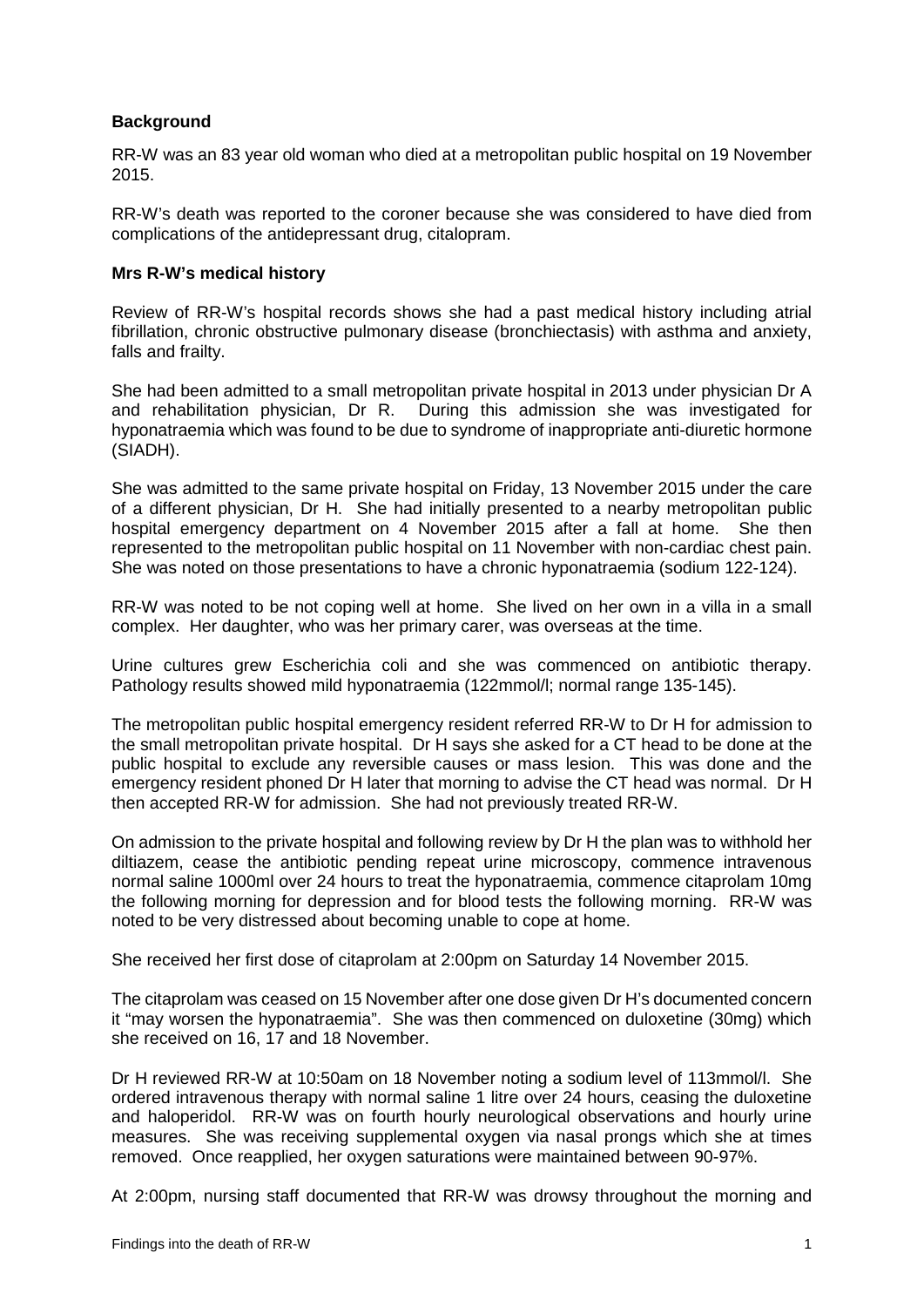became difficult to rouse after her shower. Her GSC was 12 and this was escalated to Dr H who was present on the ward at the time. Neurological observations were continued fourth hourly. RR-W maintained a GCS 12.

At 4:20pm, nursing staff documented having contacted Dr H regarding RR-W's hourly urine output measures. Dr H was noted to be happy with the urine output and indicated she was waiting for blood results following a blood test scheduled for 6:00pm. These results returned a sodium level of 111, so Dr H arranged for RR-W to be transferred back to the nearby public hospital emergency department for further monitoring and treatment.

RR-W arrived in the public hospital emergency department at 8:37pm. At triage, the nursing assessment was that her GCS was 10, she was pale, warm to touch and her blood pressure 110 systolic. She was triaged as priority Code 2. When reviewed by a Junior House Officer at 8:50pm, she was considered to have severe hyponatraemia (now 114) to be discussed with the consultant and for her sodium level to be corrected "as per protocol" with hypertonic sodium chloride solution intravenously – this was ordered to be given as 100ml 3% sodium chloride over 10 minutes followed by 566ml 3% sodium chloride at 24ml/hr and her sodium level to be rechecked at one hour after starting initial bolus. She was to remain in the emergency department overnight with repeat sodium at the end of treatment.

The first complete set of observations recorded RR-W was GCS 9 with sluggish pupils and no response to arm and leg movements but responding to pain.

The records indicate Dr H told the emergency consultant she would be contacting the family that night.

At 10:53pm, RR-W's care was handed over to the Night Registrar who documented at 2:53am that Dr H had spoken with the family and advised to continue the sodium chloride infusion.

Her condition deteriorated in the early hours of 19 November with deterioration of her GCS to 4. On review her oxygen saturation had dropped but improved when she was commenced on high flow oxygen.

The following morning, at 7:54am, the Registrar noted RR-W's condition had been discussed with Dr H, she continued to have a GCS 4 and her blood pressure was 114 systolic. The Registrar ordered CT imaging of the head, chest, abdomen and pelvis to investigate possible malignancy, referral to the Medical Registrar to consider admission under the medical team and for the hypertonic saline infusion to continue. The Registrar's notes indicate Dr H was going to speak with the family.

The Emergency Department Registrar completed an Acute Resuscitation Plan having regard to the private hospital Critical Care Plan and discussion with Dr H who advised RR-W was not for resuscitation but for medical treatment. Dr H is noted to have again advised CT imaging of the head, chest, abdomen and pelvis and for the hypertonic saline infusion to continue. It is documented that Dr H also advised that depending on the results, palliation may need to be discussed with the family.

RR-W was referred to the Night Medical Registrar at around this time who after a brief review noted she had deteriorated. That morning her GCS was assessed as ranging from 6-7. She was hypothermic, had an increased respiratory rate and a raised jugular vein pressure. It was thought her deterioration was caused by hyponatraemia (secondary to the syndrome of inappropriate antidiuretic hormone secretion, complication of medication or malignancy) or from correction of hyponatraemia. Her sodium levels had increased from 115mmol/l at 11:45pm the previous evening to 121mmol/l at 8:45am that morning.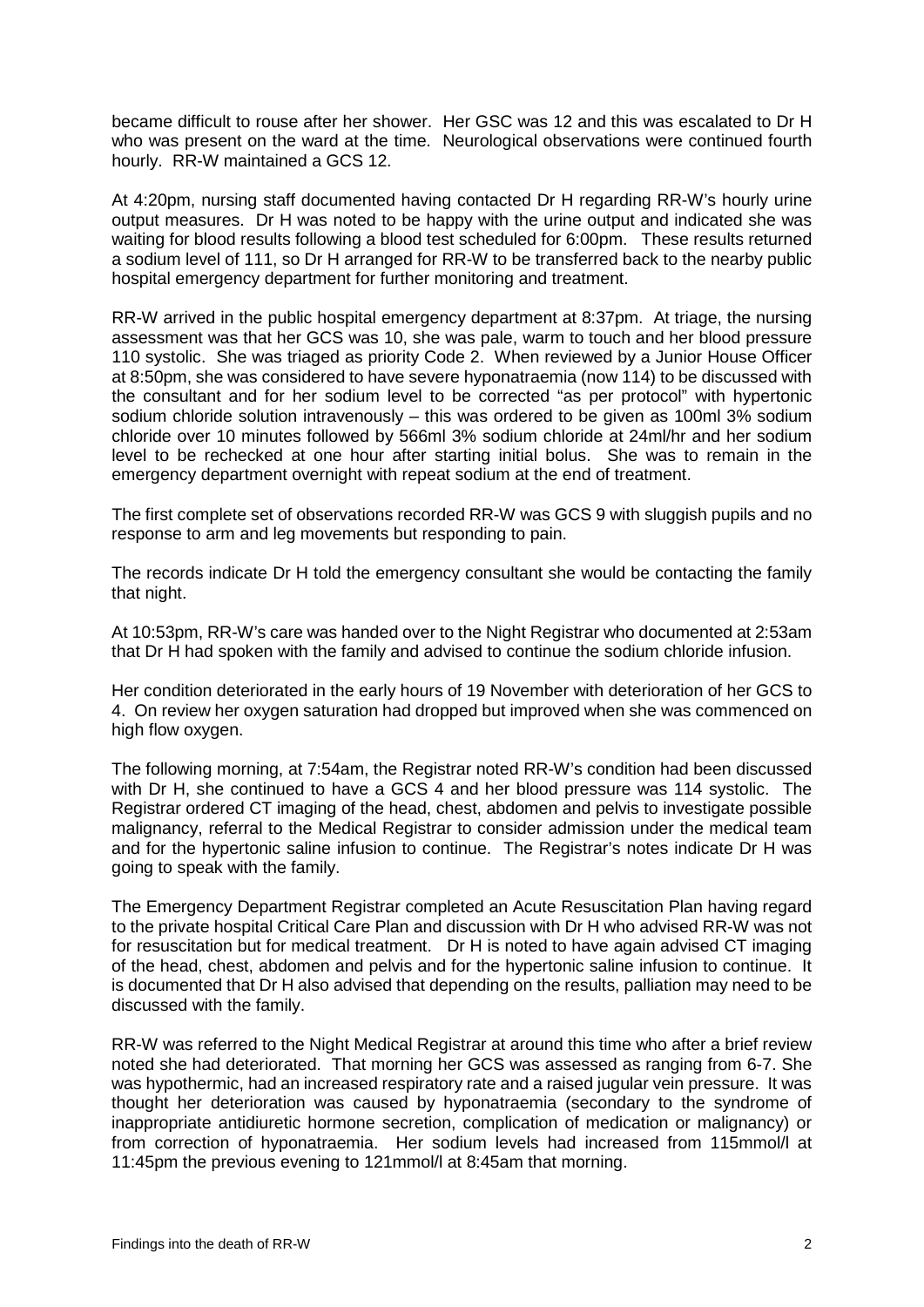She was discussed at medical handover and reviewed at 8:00am by the Director of Medicine and a medical consultant. The medical consultant then spoke with RR-W's son who agreed to a trial of non-invasive ventilation with BiPAP, which commenced at 9:30am. It was decided she should remain in the emergency department as family members were on their way to the hospital to discuss ceiling of care.

After discussion with the family, RR-W was transferred to the Palliative Care team for palliation in accordance with her known wishes. She was admitted to an inpatient ward at midday. Her condition continued to deteriorate and she died at 4:15pm that afternoon.

#### **Preliminary independent clinical review outcomes**

Given concerns about the death having been the result of a medication complication, RR-W's clinical management was reviewed by an independent doctor from the Department of Health Clinical Forensic Medicine Unit.

The reviewing doctor noted RR-W's blood results on admission to the small metropolitan private hospital showed her to have low sodium and low osmolality. I note this presentation can be caused by conditions including the syndrome of inappropriate antidiuretic hormone secretion (SIADH), psychogenic polydipsia (drinking too much water), underactive thyroid or adrenal insufficiency. SIADH may have multiple causes, including lung malignancy or lung infection.

The reviewing doctor was concerned that this state (low sodium, low osmolality) existed prior to the prescription of citaprolam, noting this would be a relative contraindication to the antidepressant tablet; so saying the complication of hyponatraemia is relatively rare given how often these drugs are used, though it is more common in the elderly and more common again in those with fluid balance disturbance as in this case.

The reviewing doctor noted that while this complication was recognised for the drug initially prescribed (citalopram), it was not recognised by the prescribing physician that the substitute drug duloxetine actually has the same risk.

The reviewing doctor advised that the transfer of RR-W to the metropolitan public hospital emergency department to facilitate the administration of hypertonic saline was appropriate as complications can arise from such solution (osmotic demyelination). However, the reviewing doctor was concerned about how proactively RR-W was managed in the emergency department overnight. The team of doctors arriving in the morning have provided substantial documentation and their decision making appears clear. RR-W was very unwell at the time of their review and further supportive intervention would have been necessary. Family discussion is well documented and decision making clear and reasonable at this time.

Acknowledging the benefit of hindsight, the reviewing doctor identified three main issues warranting further coronial investigation, namely:

- 1. the prescription of a drug that may exacerbate existing hyponatraemia (while not causing the initial hyponatraemia this is likely to have caused the severe drop);
- 2. the documented decline in RR-W's level of consciousness and oxygen saturations with apparent minimal action or associated documentation; and
- 3. the absence of an earlier management plan around the hyponatraemia (particularly fluid restriction and re-testing)

Having regard to this advice, the then Deputy Registrar declined to accept the proposed cause of death certificate.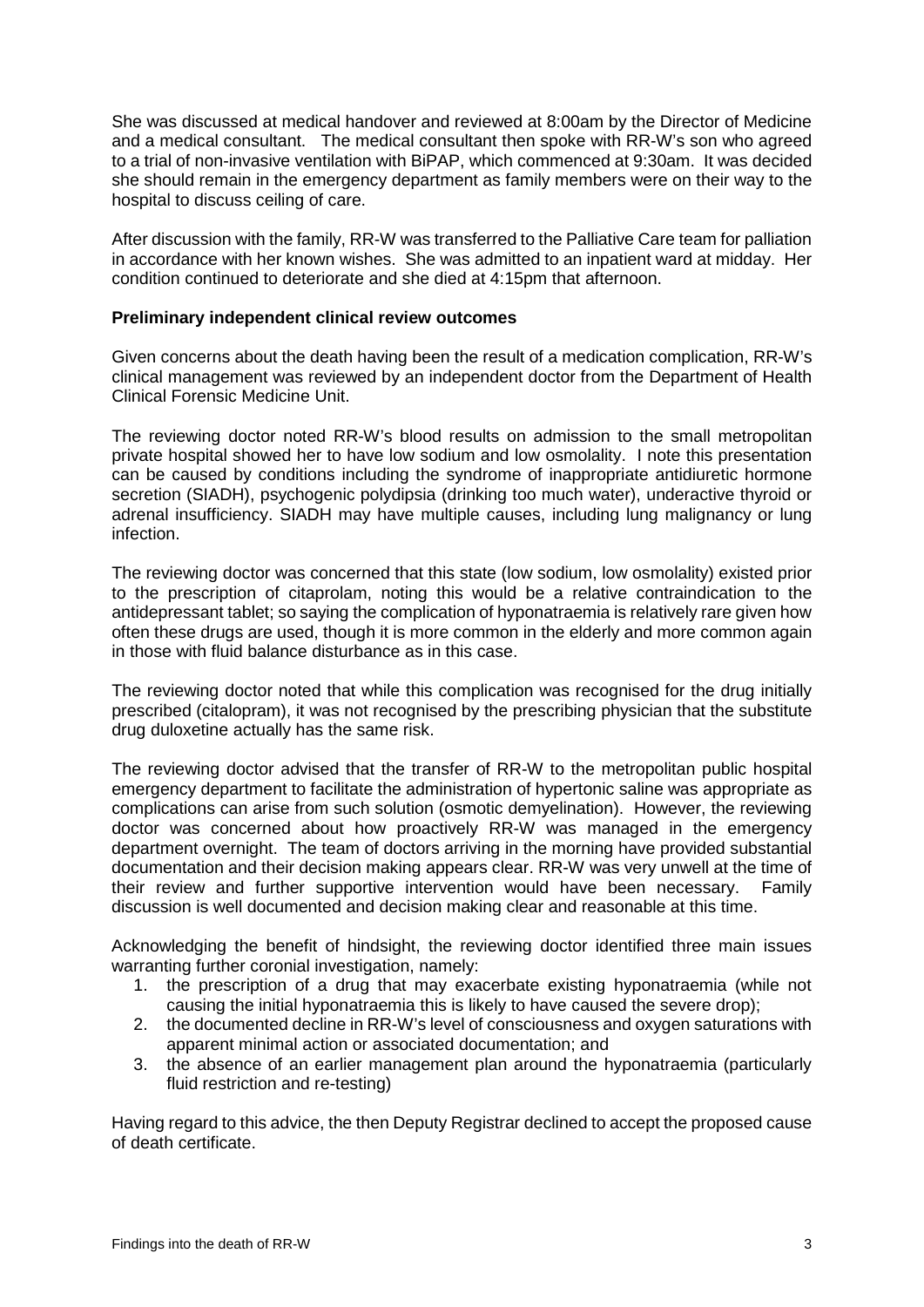# **Autopsy findings**

An external examination and full internal autopsy were performed at the John Tonge Centre on 30 November 2015. The brain was examined by a specialist neuropathologist. The final autopsy report issued on 19 May 2016.

The autopsy revealed brain swelling with bilateral uncal herniation. Having regard to the clinical history of decreasing level of consciousness in the setting of low sodium, the pathologist considered the brain swelling to be consistent with encephalopathy secondary to hyponatraemia, which he considered caused the death. Autopsy did not identify any anatomical cause for the hyponatraemia leading the pathologist to conclude this was likely an adverse effect of citaprolam. There was also moderate coronary atherosclerosis which the pathologist considered potentially contributory to death.

Having considered the autopsy findings, the reviewing doctor observed positive findings that may impact on sodium levels including a scar in the pituitary (thought its location, size and significance are not described in the pathologist's report) and evidence of albeit mild infection in areas of bronchiectasis.

#### **Response from Dr H & the small metropolitan private hospital**

Dr H was given an opportunity to respond to the issues identified by the reviewing doctor.

Having considered the autopsy report, Dr H acknowledged that one 10 mg dose of citalopram may have worsened RR-W's pre-existing hyponatraemia. However, she believed it was also possible RR-W experienced severe and unexpected hyponatraemia due to the administration of duloxetine 30 mg in three doses, which did not respond to usual management of hyponatraemia including fluid restriction, slow administration of intravenous normal saline and cessation of duloxetine. She noted this to be a rare and unexpected side effect of duloxetine.

# *Admission to the small metropolitan private hospital*

Dr H advised that RR-W's previous hyponatraemia (attributed to SIADH during a previous admission to the private hospital in 2013) was not known to her as the notes from that admission were not available at the time she admitted RR-W on 13 November 2015 (due to a change in record handling at the hospital). Consequently she did not know that the sodium level of 122 recorded at the metropolitan public hospital that morning was a chronic condition related to SIADH and not an intercurrent one related to the presenting complaint.

At the time of RR-W's admission in November 2015, the private hospital had medical records stored both onsite and at an off-site storage facility. The hospital introduced scanned records in September 2015 - this was implemented by scanning charts only on discharge from that date; there was no back scanning of earlier charts.

The small metropolitan private hospital has since clarified that the process in place at the time of RR-W's admission via the public hospital emergency department during business hours was for the patient to be registered in the hospital's patient management system by the administrative team. In doing so, this team identified whether there were any other volumes of charts that need to go to the ward with the patient and notified the Medical Records team in various ways to arrange for the medical record to be sent to the relevant clinical department.

RR-W's previous records from 2013 were located at an off-site storage facility at the time of her admission. Transaction records from the storage facility indicate that her chart was tracked out from that facility and delivered to the hospital on 19 November 2015.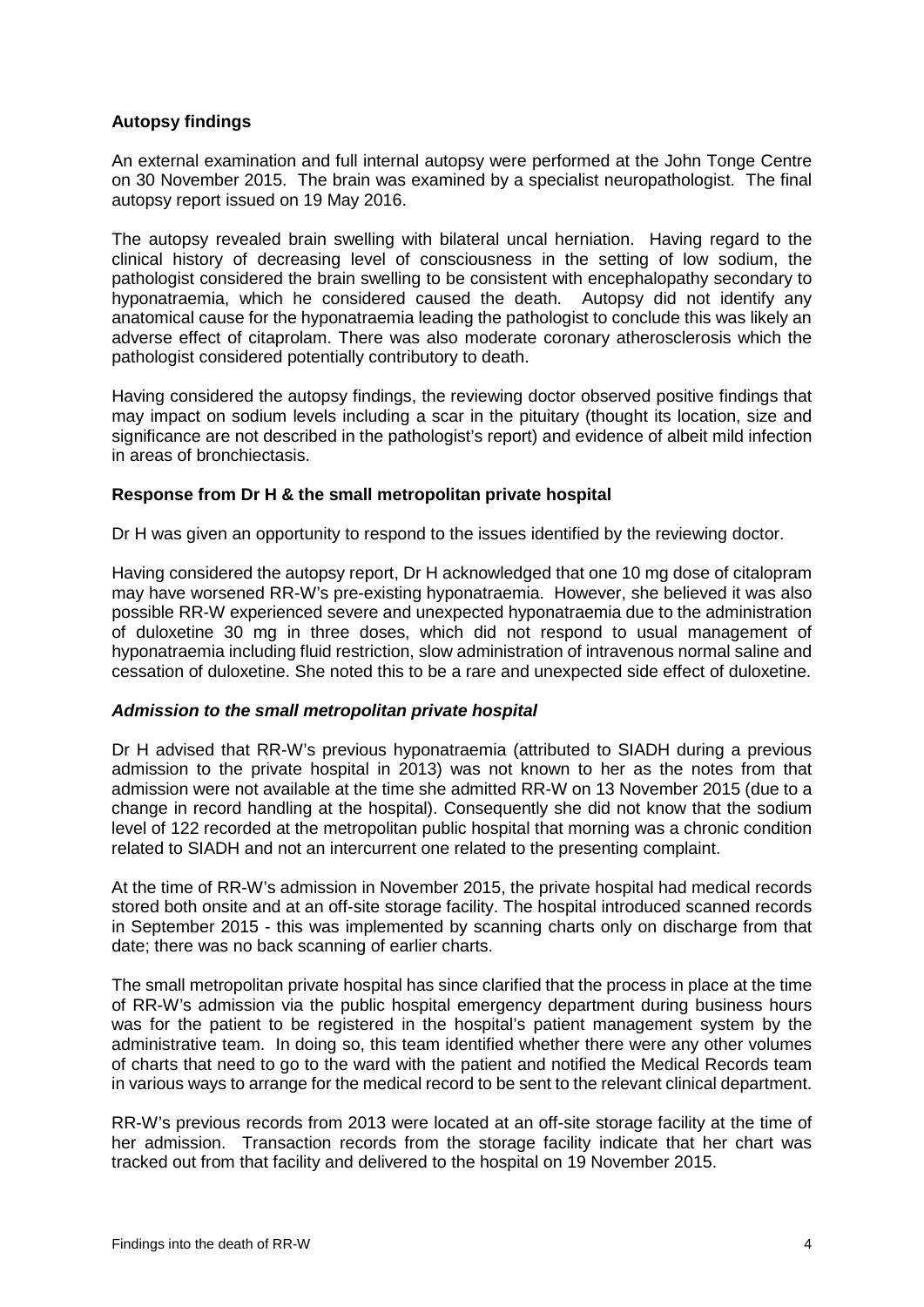The hospital's subsequent review of RR-W's admission identified there was no formal or consistent process in place to communicate emergency admissions to the medical records team, resulting in a delay in receiving the additional medical records. I am advised that as at August 2017 the hospital had implemented a formal process to review all medical record requests relating to emergency admissions to it. Additionally, the hospital's Current Clinical Alert form has been updated to indicate what paper records are in existence for the patient. This mechanism was not in place at the time of RR-W's admission.

#### *Review on Saturday 14 November 2015*

RR-W's pathology results were not available to Dr H when she reviewed her at 8:40am on Saturday 14 November 2015. At this time, RR-W was afebrile, her breathing was normal and her blood pressure had improved. She was sitting out of bed reading the paper at that time. Dr H explained her plan was for wait for the blood test results, commence the citaprolam 10mg, cease diltiazem and remove the intravenous cannula at RR-W's request.

# *Review on Sunday 15 November 2015*

Dr H reviewed RR-W at 9:25am on Sunday 15 November 2015. Her condition was unchanged and she remained very anxious and depressed. Repeat urine microscopy showed an E.coli urinary tract infection. Dr H says she noted the blood test results from the previous day, in particular the sodium level of 127. Her plan at that stage was to cease the citaprolam, commence trimethoprim and commence duloxetine 30mg from 8:00am the following morning. She says RR-W had not been given her daily citaprolam at the time of this review.

#### *Review on Monday 16 November 2015*

Dr H saw RR-W at 1:00pm on Monday 16 November. She recalls her complaining of nausea. RR-W told her she had seen a psychiatrist in the past and had previously taken antidepressant medication but could not recall what it was. Dr H noted her to be anxious and expressing paranoid thoughts. Her plan at that time was to her stat doses of gentamicin (for the urinary tract infection) and esomeprazole, give maxalon for the nausea, commence haloperidol 0.5mg for agitation, recommence intravenous normal saline 100ml over 24 hours and withhold clexane and aspirin (because of possible active dyspepsia). Dr H says she was not told that nursing staff initiated nebulised saline and supplemental oxygen via nasal prongs that night.

Dr H says she ordered bloods tests for the following day but there is no notation to this effect in her entry in the medical record regarding her review of Mrs H that day and nor I have not been provided with a pathology request form prepared by her on that day.

#### *Review on Tuesday 17 November 2015*

Dr H says that despite her having ordered bloods to be taken on Tuesday 17 November 2015, no results ever appeared. There is a pathology notation in the records indicating bloods were collected at 6:30am.

She saw RR-W at 2:15pm that afternoon noting she was over-sedated and dry. She did not record a GCS at that time but recalled RR-W was opening her eyes in response to voice, responding verbally to simple questions and obeying commands, this equating (retrospectively) to GCS 13. Her plan was to change the haloperidol to a night oral dose only (as it may have caused over-sedation), change the maxolon to "as needed", given 4% dextrose 1/5th normal saline 1000ml over 12 hours than normal saline 1000ml over 12 hours (to replete her fluid status more rapidly and support her oral intake which was poor) and order bloods to be collected the following morning.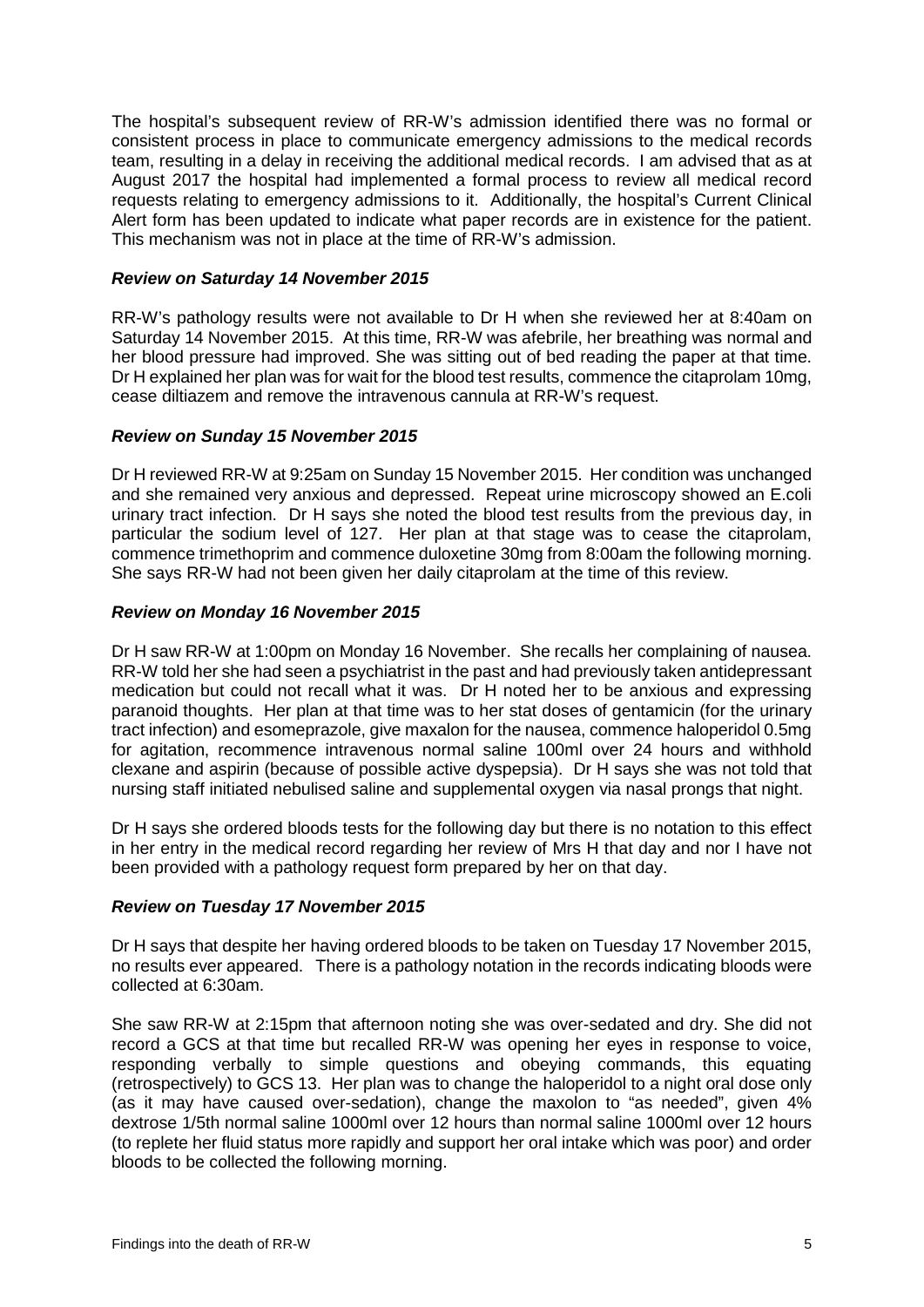She acknowledges a nursing entry at 8:00pm that evening that she had been asked to be informed of observations outside the normal range.

The hospital subsequently investigated what happened with the pathology results and clarified that the issue was not a missing blood sample from 17 November but rather an incorrect entry about blood collection on 17 November in the wrong patient's notes.

The pathology entry in RR-W's notes at 6:30am on 17 November appears to read "Blood collected INR" – the hospital suggests it is unlikely she would have an INR collected as she was not prescribed anticoagulants. For this reason the hospital considered this is not a lost specimen but rather an entry by a phlebotomist in the wrong patient's notes. Another patient had an INR collected at that time on that day which was received by the hospital from the pathology laboratory. However, the blood collection was not recorded in her notes until 8:30am that morning after that patient had another specimen ordered. The hospital suggests this may have been a clerical error by the phlebotomist who realised her error after the collection from the other patient at 8:30am and recorded the earlier collection in that patient's notes but did not correct her entry in RR-W's notes.

I have been provided with a copy of the pathology request form for the specimen collected from RR-W on 18 November – it was completed on 17 November and there is no time on the form but from the clinical notes, Dr H attended RR-W in the afternoon. The hospital suggests it is possible RR-W just missed the afternoon phlebotomy round. The usual practice at that time was for pathology requests not marked "urgent" to be held over to the next day if they missed the afternoon phlebotomy round.

#### *Review on Wednesday 18 November 2015*

Dr H notes a nursing entry at 7:00am that RR-W was muttering constantly and her oxygen saturation had dropped to 76% on room air. Observations taken at 7:20am did not record a respiratory rate though her oxygen saturation was 90% on 4L supplemental oxygen via nasal prongs. Her blood pressure was 140/70, heart rate ~60 beats per minute, temperature ~35 degrees Celsius and conscious state 'alert'.

The hospital has since interviewed the Registered Nurse caring for RR-W at that time. She says RR-W had removed the nasal prongs and when she reapplied them, the oxygen saturations went to 90% straight away. The nurse was counselled about this being a significant decrease in saturations which should have been plotted on the early warning and response observation tool (Q-ADDS) which would have prompted the activation of a Medical Emergency team call. The nurse has since been asked to complete a Reflective Practice Tool pertaining to the signs and symptoms of hyponatraemia, escalation of clinical deterioration to Visiting Medical Officers and documentation of observations on the Q-ADDS.

I am advised that the Chief Executive Officer & Chief Medical Officer of the hospital group has since issued an alert to all staff and Visiting Medical Officers advising that a Medical Emergency Team call must be activated if a patient meets MET call criteria. This is being monitored through the Clinical Safety Systems Audit and the Patient Bedside Safety Audit. The inpatient areas also conduct twice daily "Buzz Meeting" where clinical risks including deteriorating patients are highlighted to all members of the treating team so that appropriate morning and escalation can occur.

Dr H observed that no observations were recorded on the Q-ADDS form for RR-W between 7:20am and 6:00pm that day, 18 November.

Dr H recalls receiving a phone call from the pathology department at around 10:50am notifying her that RR-W's sodium level was 113. She attended to review RR-W noting her eyes opened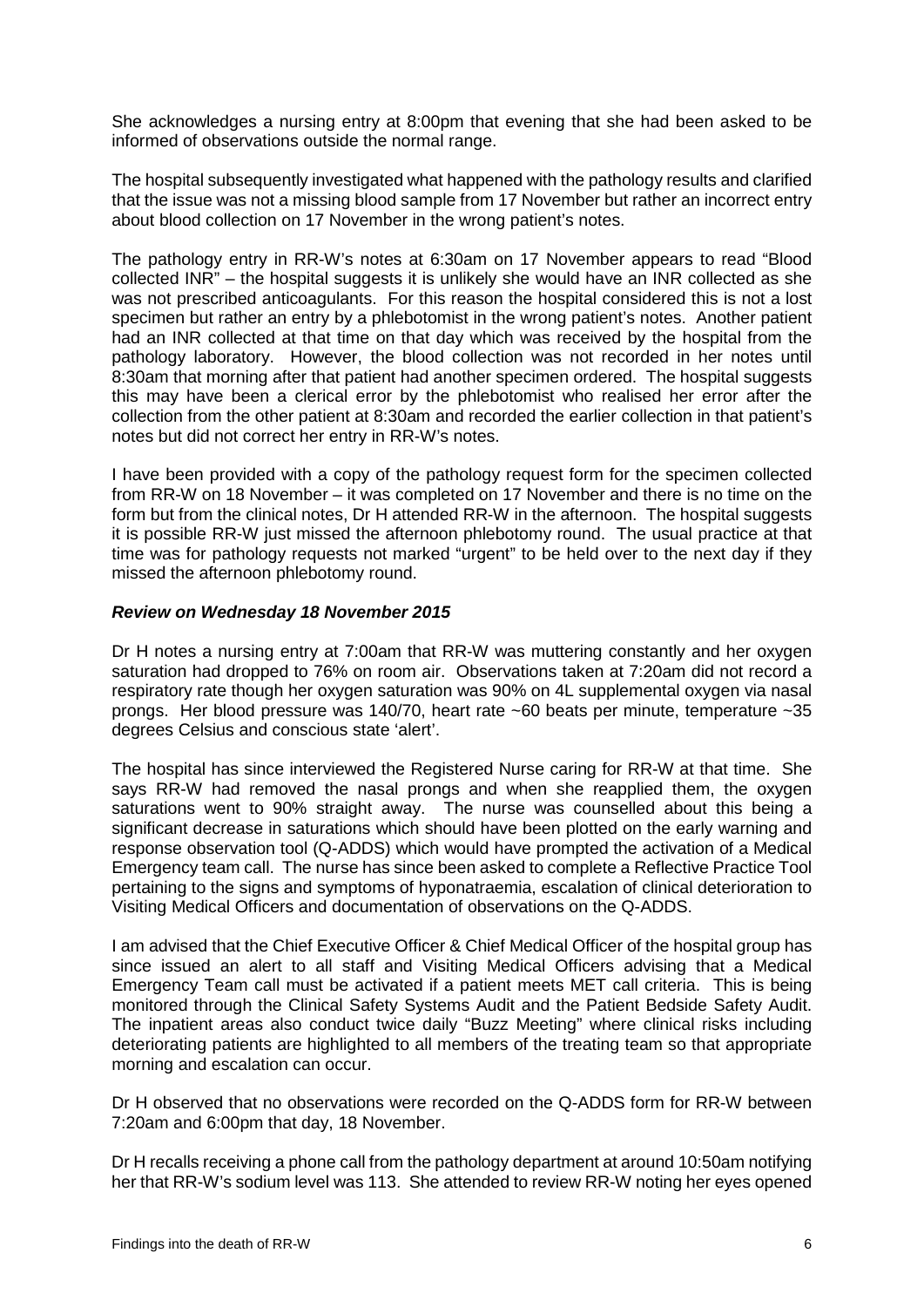to voice, she was confused but obeyed commands, this equating to a GCS 12. She was normotensive and there was no respiratory distress. Dr H says she tried but was unable to access the hospital electronic record system. RR-W's old paper chart had not reached the ward from storage yet.

Dr H's plan was to give intravenous normal saline over 24 hours, give fully thickened fluid and vitamised food diet only when alert, cease both the duloxetine and haloperidol, commence fourth hourly neurological and general observations, insert an indwelling urinary catheter for hourly urine measures, repeat urine microscopy and biochemistry (the latter at 6:00pm), send urine for osmolality and sodium levels, phone RR-W's son and make both the registered nurse and nursing team leader aware of the plan.

Dr H does not provide any information about what contact, if any, she had with RR-W's son thereafter.

I note that neurological observations were taken at 2:00pm and it was documented in the progress notes that RR-W's saturations were 88% on room air. Dr H was noted to be present on the ward and nursing staff made her aware of her condition at this time.

An indwelling catheter was inserted and hourly measures were monitored. The nursing notes indicate that Dr H was aware of the urine output with the plan to await the blood results at 6:00pm. Observations were undertaken at this time.

The urine sodium level returned at 42 (the lower limit of normal) and the urinary osmolality was inappropriately high at 536, which Dr H felt was in keeping with SIADH.

Dr H was contacted by the nurse at 4:30pm about RR-W's urine output which was between 10ml-35ml/hour. Dr H explained the low urine output was due to low oral intake of water and in keeping with the low normal urine sodium level. She says she elected to continue the current management plan because she feared increasing the rate of intravenous normal saline would cause a more rapid salt load and would precipitate central pontine demyelinosis.

A repeat blood test was taken at 6:05pm, returning a sodium level of 111 (reported at 8:15pm). The level had fallen further without any new precipitant and despite treatment. Dr H suggests at this point, the only treatment she could see that would improve RR-W's condition was intravenous hypertonic saline 3%, a treatment that could not be given on the general medical ward at the small metropolitan private hospital due to the need for close monitoring. This is why she arranged for RR-W to be transferred to the metropolitan public hospital emergency department, something she says she made clear to the emergency department team leader by phone as the reason for the transfer.

Dr H does not provide any information about any contact she had from or with the metropolitan public hospital emergency department team thereafter.

The small metropolitan private hospital has since advised that in response to the failure to record observations on the Q-ADDS form, nursing staff have been informed to document all observations on the Q-ADDS form. A process change has been implemented to ensure all acute patients have a minimum of 4th hourly observations conducted unless otherwise documented by the admitting consultant. The importance of this has been reinforced with staff during recent training.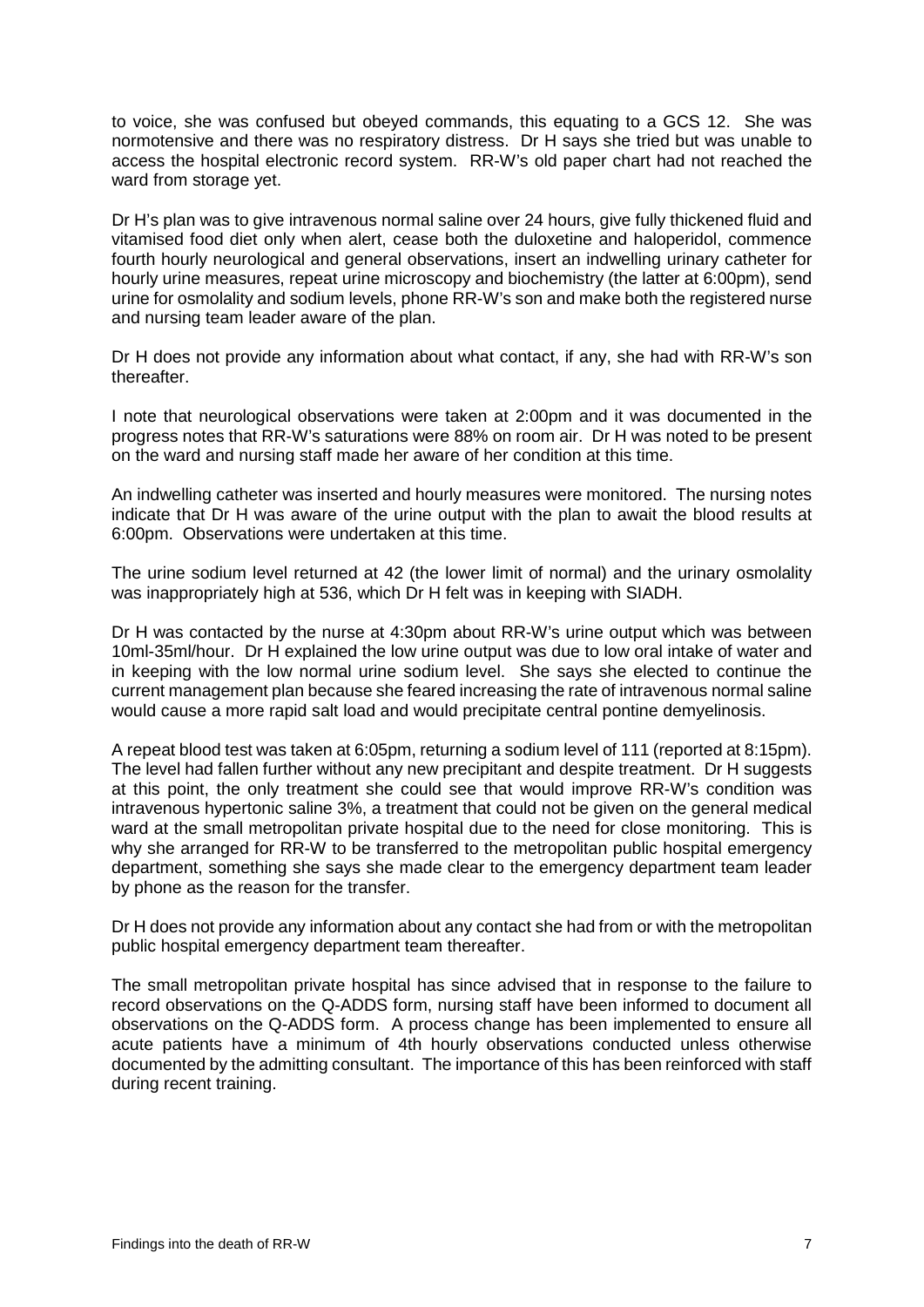#### *Interaction with the Metropolitan public hospital clinicians on Thursday 19 November 2015*

Dr H recalls receiving a phone call from the Consultant Physician in General Medicine at the metropolitan public hospital during her morning clinic. She says he asked her what she thought he should do for RR-W. She says she was surprised to receive this call as she assumed that treatment with hypertonic saline 3% would have been commenced on transfer to the emergency department. She discussed RR-W's condition with the Consultant Physician and says she reiterated that her intention in transferring RR-W was so she received hypertonic saline.

#### *Meeting with RR-W's son on Thursday 19 November 2015*

Dr H recalls RR-W's requested a meeting with her to discuss his mother's care. She met him later that morning. He asked why she had transferred his mother to the public hospital emergency department when she deteriorated instead of providing her with palliative care at the private hospital. She says she explained the transfer was to give RR-W the best chance at life.

#### *Rationale for choice of antidepressant*

Dr H explained that when she first reviewed RR-W, she had expressed suicidal ideation and was in significant distress. Consequently treatment of her mental state was a priority in conjunction with treatment of her physical condition.

She has used citaprolam in elderly patients with good effect and in her experience, any adverse reaction (including hyponatraemia) has resolved on cessation of the drug.

She ceased citaprolam on Sunday 15 November with the expectation that the sodium level would continue to become normal. However, she remained concerned about RR-W's mental state and changed the antidepressant medication to duloxetine.

Correction by slow administration of intravenous normal saline was recommenced on Monday 16 November when RR-W complained of nausea, by which time she had ordered citaprolam had been ceased in favour of duloxetine. Dr H would normally have expected this action to correct the sodium level.

Dr H does not consider one 10mg dose of citaprolam on Saturday 14 November to have likely caused the precipitant fall in RR-W's sodium to 113 as recorded in the pathology results on Wednesday 18 November. Rather, she has identified duloxetine as the more likely cause of the fall in sodium level. She suggests this was a rare and catastrophic side effect of an effective, usually well tolerated and widely described anti-depressant medication.

#### *Management of hypoxia*

Dr H attributes RR-W's hypoxia, which coincided with her decrease in level of consciousness on Wednesday 18 November, to the side effect of hyponatraemia rather than as a separate respiratory complication.

She notes the fall in oxygen saturation to 76% on room air at 7:00am that morning was not recorded in the observation chart and did not trigger a phone call from the nurse to her.

As soon as she became aware of the change in RR-W's condition that day, she implemented a detailed management plan. She reviewed RR-W and ordered repeat testing of the sodium level that evening.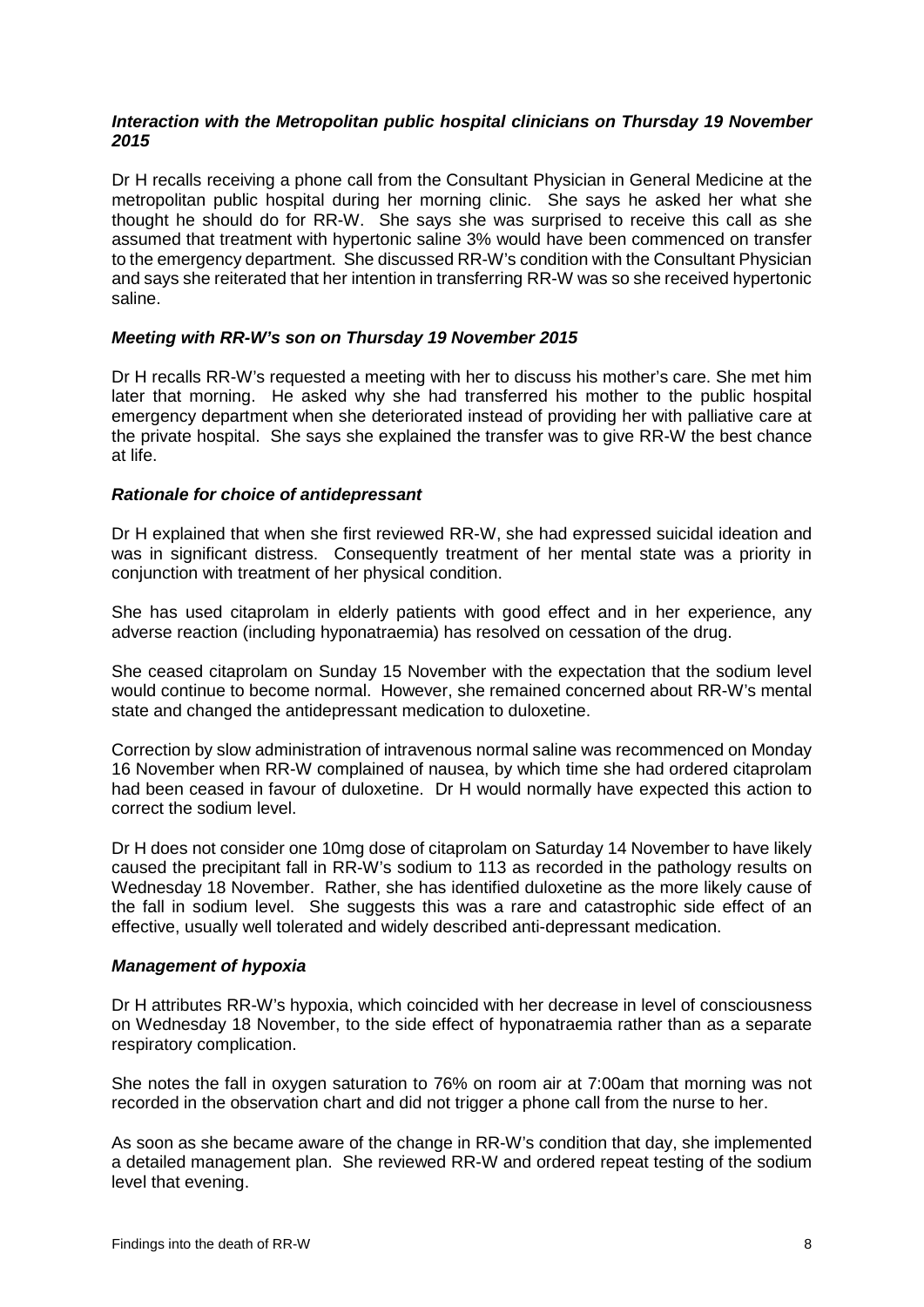#### *Management plan for hyponatraemia*

Dr H maintains she was mindful that hyponatraemia is a risk for elderly unwell patients and for this reason, in treating her depression and anxiety, she prescribed the lowest dose of a drug which is usually well tolerated, and monitored her sodium levels.

She says she considered SIADH as a differential diagnosis for the hyponatraemia as this is a common cause in elderly patients with acute general medical illnesses. In fact, unbeknownst to Dr H, this had been diagnosed during RR-W's 2013 admission.

She says her management plan was influenced by her thinking that RR-W's dehydration was likely contributing to her hyponatraemia – the urinary sodium level of 42 (where a level less than 40 would indicate dehydration) suggests this was not without basis. She notes the CT brain scan performed prior to her admission to the private hospital found no mass lesion or haemorrhage. Otherwise, RR-W was not on a diuretic, her thyroid function was normal, there were no definite signs of hypocortisolism, a malignancy solid organ tumour was not evidence and there was no acute suppuratives lung condition.

#### *Retesting of serum sodium*

Dr H was under the impression that blood was collected from Mrs R-W on Tuesday 17 November, and the result was not made available to her. She says that had the result indicated a fall in sodium she would have expected the pathology department to have notified her (as in fact happened the following day in relation to blood collected that day). She suggests that depending on the result, re-testing of the sodium between the level of 127 on the morning of Saturday 14 November and the level of 113 on the morning of Wednesday 18 November may have led to earlier cessation of duloxetine.

The hospital has since clarified that RR-W did not have blood collected on the morning of 17 November – Dr H completed a pathology request when she reviewed RR-W early that afternoon and the specimen was not collected until the following morning.

# *Fluid restriction*

Dr H explained she did not specifically order a particular fluid restriction because she and the nurses could see and were recording that RR-W's oral intake was poor. There was no suggestion clinically that she was taking in oral fluid that would have exceeded any recommended oral fluid restriction. Dr H did not believe that normal or excessive oral fluid intake was contributory to RR-W's hyponatraemia.

#### **The metropolitan public hospital clinical review outcomes**

I have received a statement from the Senior Medical Officer who was responsible for RR-W's care when she was transferred back to the public hospital emergency department on the night of Wednesday 18 November 2015.

The Senior Medical Officer recalled receiving a telephone call from Dr H requesting assistance with RR-W. He was advised she had become acutely unwell with an altered level of consciousness over the preceding hours in the setting of severe hyponatraemia (113) and GCS 10.

The Senior Medical Officer recalls Dr H telling him RR-W had a current Acute Resuscitation Plan in place and that she had had prior discussions with the family regarding limits of care. RR-W was not for intensive care admission and in the event of decline, was not for emergency resuscitation efforts. Dr H requested a trial of hypertonic saline to see if correcting the low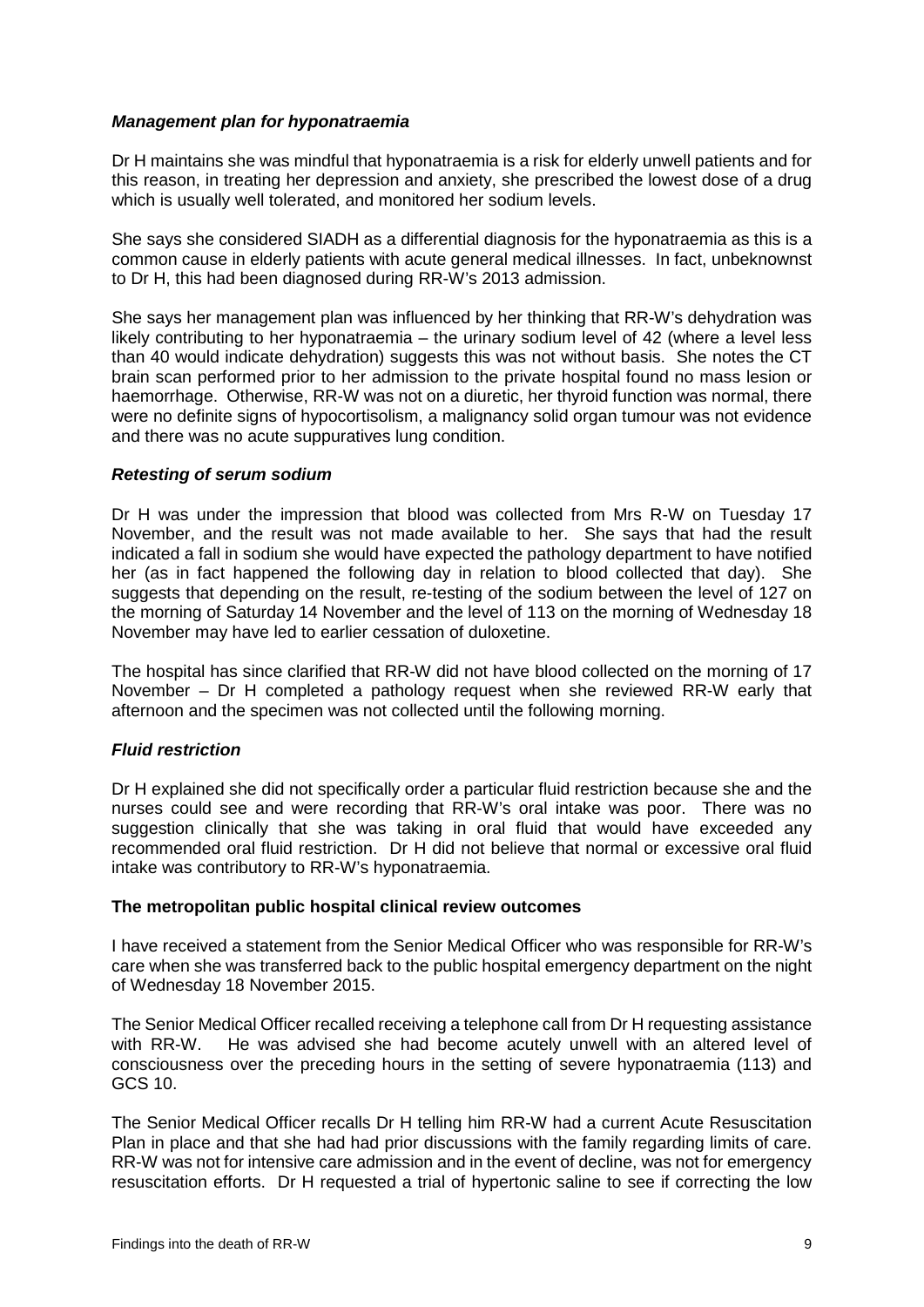sodium improved RR-W's level of consciousness (as this treatment was not available at the private hospital) and if it did not improve RR-W's condition, she would be accepted back to the private hospital for palliative care.

The Senior Medical Officer recalls the hyponatraemia was thought to be multifactorial  $-$  a chronic hyponatraemia possibly worsened by the addition of citaprolam two days earlier. He reviewed RR-W immediately on her transfer to the emergency department and read the private hospital notes and the documented current Acute Resuscitation Plan that accompanied her.

The Senior Medical Officer says he discussed the management plan with both the evening and later the Night Registrars. The plan was to cautiously correct her hyponatraemia according to a recognised Queensland Health protocol (available on Queensland Health website) with an initial bolus and then infusion of hypertonic saline, with the sodium level to be rechecked after the bolus.

He says her initial observations were GCS 10, blood pressure 110 systolic, pulse 80 and oxygen saturation 98%.

He recalls RR-W did not improve with treatment despite her sodium level increasing to 121. He says she had an acute deterioration at 7:30am with GCS falling to 4 and her oxygen saturation dropping to 73% (which responded to high flow oxygen). He says she was referred back to the private hospital for palliation but was not accepted for admission and instead referred to the inpatient medical team and subsequently to the palliative care team.

The Senior Medical Officer recalls that the Night Registrar contacted Dr H on two occasions overnight to confirm that RR-W was not for intensive care or advanced life support. He says these calls were not for specific management advice but were to reconfirm the wishes of the patient and her family. Further he says Dr H did not give any specific instructions regarding the management of the hyponatraemia.

The Senior Medical Officer acknowledges his documentation in the medical record was minimal but noted the more thorough and accurate notes of the Evening and Night Registrars which referenced his involvement and agreement with the management plan.

The Senior Medical Officer advised there was no early referral to the inpatient medical team as there was never an intent to have RR-W admitted to the metropolitan public hospital. Rather, the plan was to have her hyponatraemia corrected and then return her to the small metropolitan private hospital.

The metropolitan public hospital undertook a clinical incident review of the care provided to RR-W over 18-19 November 2015.

The clinical review team:

- acknowledged the management of hyponatraemia is a complex and emergency task while emergency department staff had previously managed patients with hyponatraemia, RR-W had severe hyponatraemia rarely seen at the metropolitan public hospital emergency department;
- considered RR-W was correctly triaged as a priority code 2 she was assessed by a medical officer within the recommended 10 minute wait time;
- noted the expectation that patients with hyponatraemia are managed by a Senior Registrar with Consultant or Senior Medical Officer supervision - RR-W was initially assessed and managed by a junior doctor who escalated her care to the consultant emergency physician on shift. Her care than then handed over to a Senior Registrar on the night shift with the same consultant on call that night. Her condition was discussed frequently throughout the night with Dr H;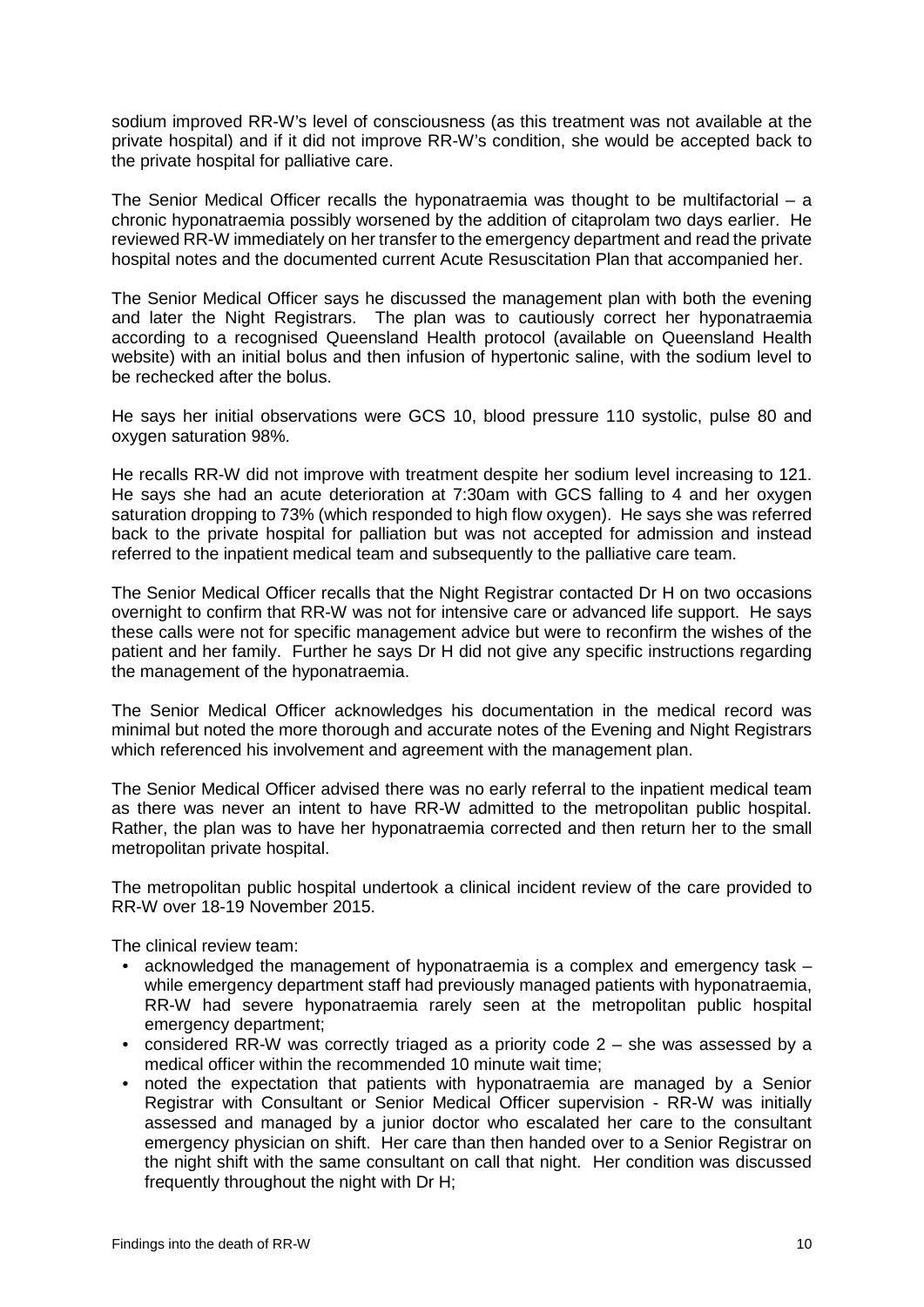- was satisfied the emergency consultant and Registrar involved in RR-W's care had enough education, training and experience to manage patients with hyponatraemia, and while the junior doctor had minimal experience in this regard, the emergency consultant was involved in the treatment plan;
- noted severe hyponatraemia has a high mortality rate and is difficult to manage especially when patients have an advance health directive in place limiting treatment;
- noted concerns about communication within the emergency department team working in the afternoon and night shifts. Specifically, the oncoming night shift nurse received inadequate handover from the off-going afternoon shift nurse and was not given sufficient information regarding the reason for RR-W's presentation. This appears to have occurred because the SBAR handover tool was not utilised during handover. More significantly, RR-W's condition was not escalated to the nursing team leader either by nursing or medical staff. This was considered to be an unusual occurrence in this emergency department. Medical and nursing staff involved in RR-W's care were unable to recall why this usually regular communication with the nursing team leader did not occur;
- considered that given the complications that can arise from treating severe hyponatraemia, it was appropriate for RR-W to remain within the emergency department for ongoing monitoring;
- noted the metropolitan public hospital did not have a protocol/procedure for managing hyponatraemia; instead the Medical Officer followed the procedure then currently endorsed for use at another metropolitan public hospital (Hypertonic Saline – sodium chloride – 3% solution Intravenous Therapy for Severe Hyponatraemia – ADULTS LNH 3158). While this procedure was available and used as a guide to determine the initial management plan for RR-W's hyponatraemia, there was minimal documentation around her ongoing management plan, especially around the retesting of sodium levels;
- noted the Emergency Department Queensland Adults Deterioration Detection System (Q-ADDS) chart was commenced by nursing staff:
	- $\triangleright$  at 9:00pm the Q-ADDS score met E due to RR-W only responding to pain, this requiring the initiation of an emergency department response – the emergency consultant was notified at this time;
	- $\triangleright$  the next set of observations was performed at 10:15pm at which time the Q-ADDS score had improved to 4 as RR-W was responding to voice;
	- $\triangleright$  the observations performed at 11:27pm achieved a Q-ADDS score of E the night Registrar was notified of RR-W's decreased GCS;
	- $\triangleright$  at 1:13am, the total Q-ADDS score remained at E;
	- $\triangleright$  the allocated nurse discussed the decreased GCS with the Night Registrar at 1:45am, questioning what the family actually wanted and querying the treatment plan noting there was "no real plan" except for treating the hyponatraemia;
	- $\triangleright$  at 3:10am the Registrar was notified that RR-W's GCS was 6 the Registrar spoke with Dr H who advised to continue with the hyponatraemia plan. The nurse also questioned the Acute Resuscitation Plan as it was a copy of that from the small metropolitan private hospital;
	- $\triangleright$  the next set of observations was performed at 7:00am with the Q-ADDS score remaining at E;
	- $\triangleright$  documentation at 7:45am from the morning shift nurse indicates the Medical Officer was notified of RR-W's GCS 4 and decrease in oxygen saturation – the Medical Officer advised she was not for further/active treatment.
- was concerned that existing procedures for the measurement and documentation of observations using Q-ADDS and escalation of care for the deteriorating patient were not followed appropriately when escalating RR-W's total Q-ADDS scores as the Registrar was notified instead of the Consultant, and that observations were not consistently records on a frequent basis – it was identified that nursing staff were confused about the actual treatment/management plan for RR-W and through discussions with the Registrar, were advised she was for conservative management. On this basis, nursing staff felt she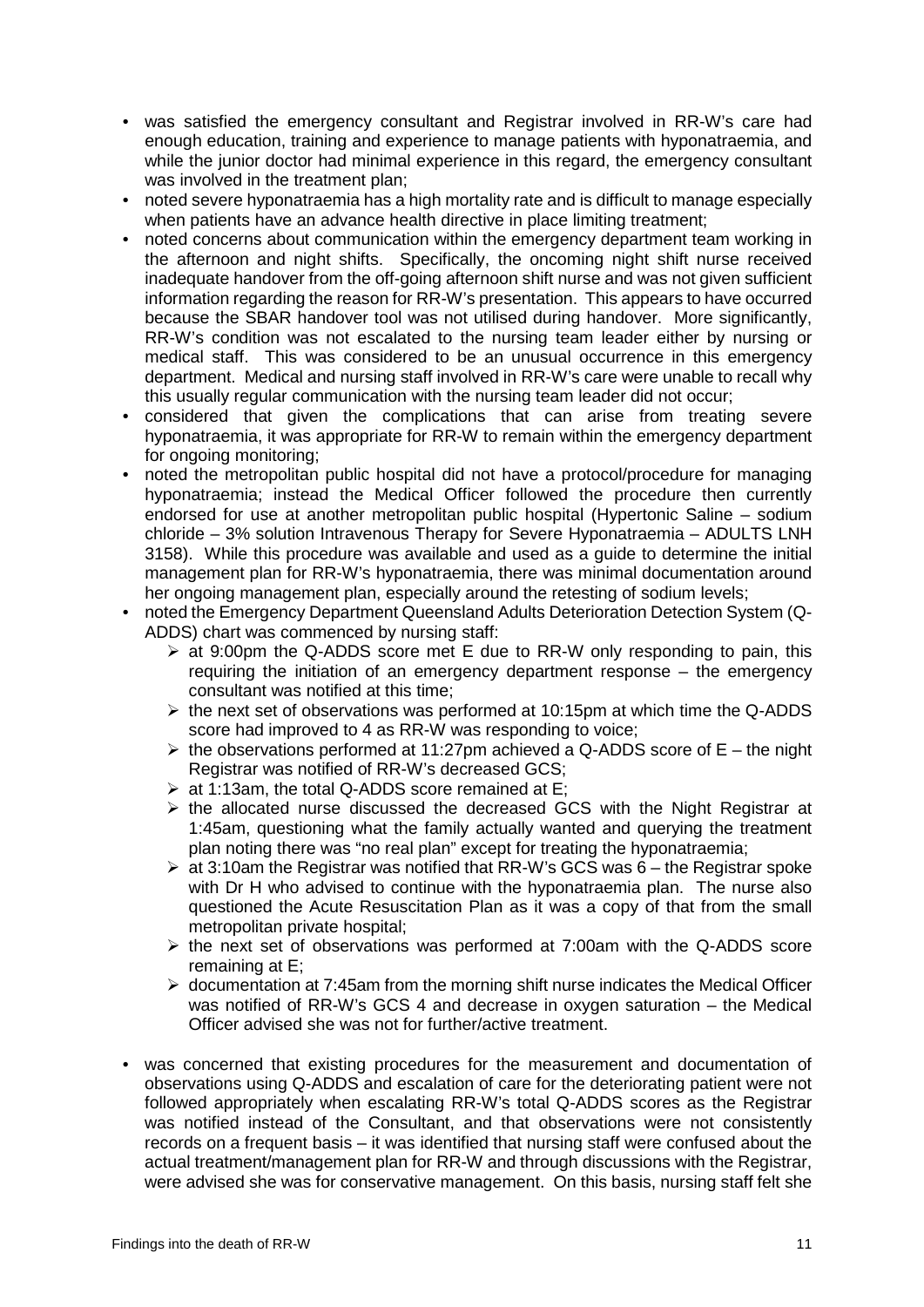did not warrant escalation to the Consultant;

- found there was minimal documentation in the medical record regarding the plan to manage the hyponatraemia or action taken in response to RR-W's clinical deterioration;
- due to the lack of documentation, was unable to determine the degree of involvement by Dr H and the emergency consultant in RR-W's care;
- noted lack of documentation regarding escalation to the emergency Consultant overnight and no entries made by the Consultant – the review team was told the Consultant did review RR-W but considered the lack of documentation of this review made it difficult to support this claim;
- acknowledged the omission of documentation by a Consultant has previously been identified as a concern within the Emergency Department resulting in ongoing work with the Senior Medical Officer group to improve documentation;
- noted documentation suggesting discussions with Dr H on at least three occasions overnight indicating Dr H had consulted on RR-W's management plan, liaised and updated the family about her condition and advised the night Registrar regarding her resuscitation status;
- noted it is common practice for the small metropolitan private hospital patients to be transferred to the metropolitan public hospital emergency department for acute interventions or management overnight and then transfer back in the morning often resulting in these patients having to stay in the emergency department until the private hospital is ready to accept the patient back; and
- considered concerns about the degree of Dr H's involvement in the management plan and liaison with the family given she was not credentialed to practise at the metropolitan public hospital – as such her involvement should have been only to provide advice and information about RR-W's history. Staff involved in her care reported that this frequent consultation with Dr H created confusion among the team and made it difficult to determine a clear and consistent management plan.

The clinical review team concluded:

- it was appropriate for RR-W to remain in the Emergency Department for management of hyponatraemia;
- she should have been referred sooner to the Medical Registrar;
- despite the lack of documentation, Dr H requested that RR-W be treated overnight in the emergency department as there was no hypertonic saline available at the private hospital and that RR-W be transferred back there in the morning for further medical management or palliation depending on her response to the hypertonic saline;
- the metropolitan public hospital emergency department is not an appropriate location to monitor the small metropolitan private hospital patients overnight – it recommended the development of a process to ensure these patients are managed in the same way as all other presenting patients and referred for medical or surgical admission;
- although the Acute Resuscitation Plan was not completed until the morning of 19 November 2015, a copy of RR-W's advance health directive was available within the medical record and referred to by the emergency Consultant; and
- it was not appropriate for the small metropolitan private hospital consultants to set limits of care, treatment/management plan and liaise with the family for patients admitted to the metropolitan public hospital.

The clinical review culminated in the following formal recommendations:

- 1. To develop and implement mandatory criteria for escalation to a Senior Medical Officer and higher within the Emergency Department
- 2. To review the inter-hospital transfer process from the small metropolitan private hospital with a process to be endorsed by both facilities – I have since been advised that the small metropolitan private hospital and the metropolitan public hospital conduct monthly liaison committee meetings to discuss operational service related issues such as inter-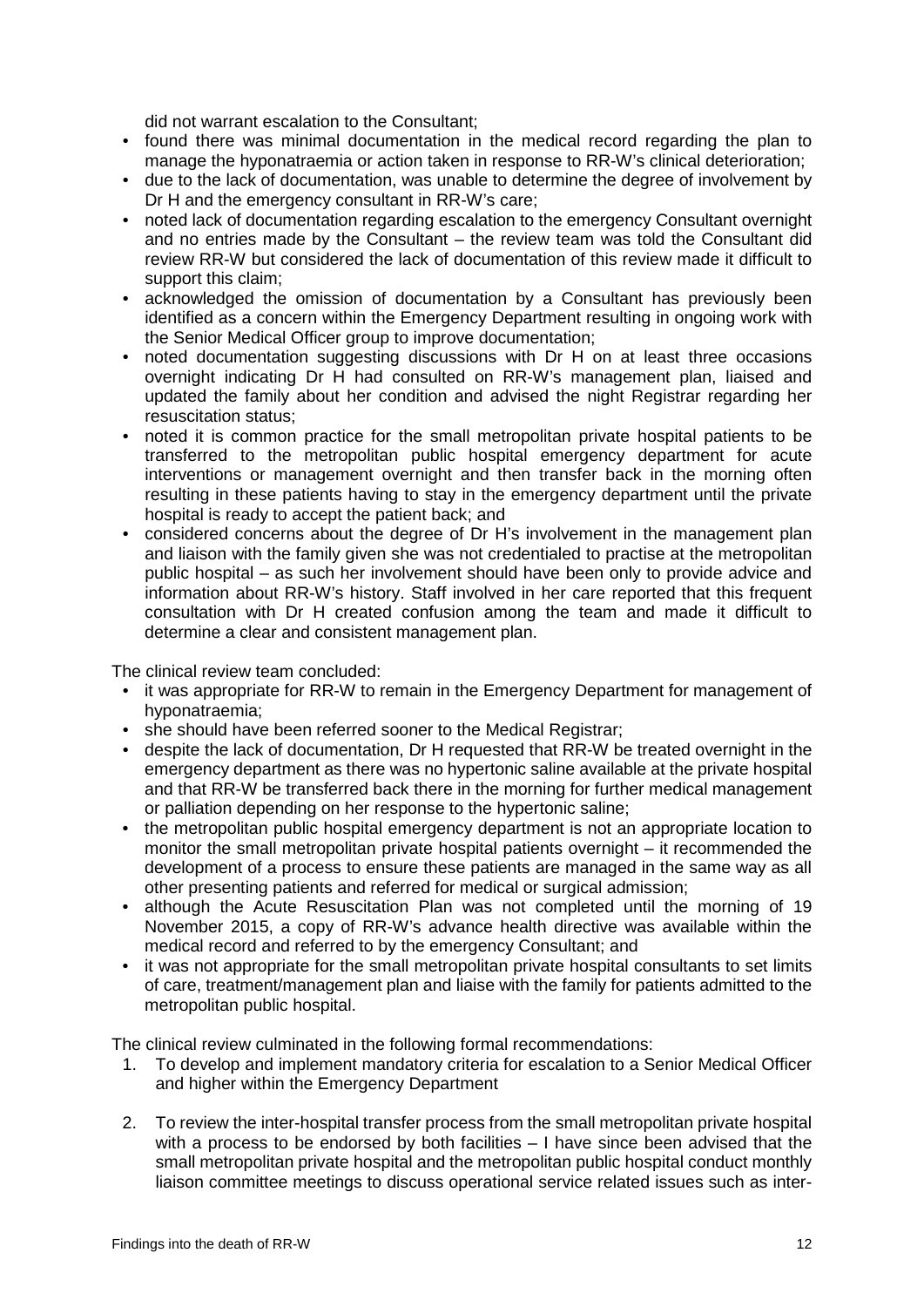hospital transfer issues. The two facilities worked together in the development of a public hospital protocol for the transfer of the private hospital's patients to the public hospital emergency department. I have sighted this protocol and note it incorporates a clear expectation that patients from the small metropolitan private hospital who require further care at a higher clinical services capability level facility should be transferred to a larger private hospital. In relation to those patients requiring emergent transfer to the public hospital, the protocol clearly sets out how the transfer process is to be managed and who has clinical responsibility for the patient once transfer has occurred.

- 3. To develop a local hyponatraemia procedure
- 4. To provide education and training to nursing staff about use of the Emergency Q-ADDS tools
- <span id="page-14-0"></span>5. Case discussion with the Emergency Department for clinical education.

# **Findings required by the** *Coroners Act 2003***, s. 45**

| Identity of the deceased: | [deidentified for publication]                                                                                                                                                                                                                                                                                                                                                                                                                                                                                                                                                                                                                                                                                                                                                                                                           |
|---------------------------|------------------------------------------------------------------------------------------------------------------------------------------------------------------------------------------------------------------------------------------------------------------------------------------------------------------------------------------------------------------------------------------------------------------------------------------------------------------------------------------------------------------------------------------------------------------------------------------------------------------------------------------------------------------------------------------------------------------------------------------------------------------------------------------------------------------------------------------|
| How she died:             | RR-W died from a rare but recognised complication of<br>antidepressant therapy initially with citaprolam and then<br>duloxetine. Due to a recent change in the management of<br>hospital records at the small metropolitan private hospital,<br>the physician who prescribed these medications, Dr H, was<br>not aware of RR-W's previous admission during which she<br>was investigated for hyponatraemia which was found to be<br>due to syndrome of inappropriate anti-diuretic hormone<br>(SIADH). Consequently Dr H did not recognise the sodium<br>level of 122 recorded at the metropolitan public hospital on<br>admission was a chronic condition related to SIADH.                                                                                                                                                             |
|                           | Dr H has appropriately acknowledged the combined impact<br>of the citaprolam and duloxetine on RR-W's condition. Not<br>appreciating that the hyponatraemia may have been<br>chronic, Dr H was expecting this to correct once she ceased<br>the citaprolam, replaced it with duloxetine and treated RR-<br>W with slow administration of intravenous normal saline.<br>Unfortunately, the hyponatraemia continued due to the<br>unanticipated effect of the duloxetine. Dr H has also<br>appropriately acknowledged that had bloods been tested<br>sooner than 18 November 2015, this may have led to earlier<br>cessation of duloxetine. While the evidence supports a<br>finding that Dr H did not anticipate the duloxetine to affect<br>RR-W's sodium level, I am satisfied she is now very aware<br>of this potential complication. |
|                           | It is evident that as soon as Dr H was made aware of the<br>worsening hyponatraemia on 18 November 2015 she put a<br>plan in place involving urgent repeat blood tests which<br>confirmed an ongoing process, and she then appropriately<br>arranged for RR-W to be transferred to the metropolitan<br>public<br>hospital<br>emergency<br>department<br>receive<br>to<br>intravenous hypertonic saline.                                                                                                                                                                                                                                                                                                                                                                                                                                  |